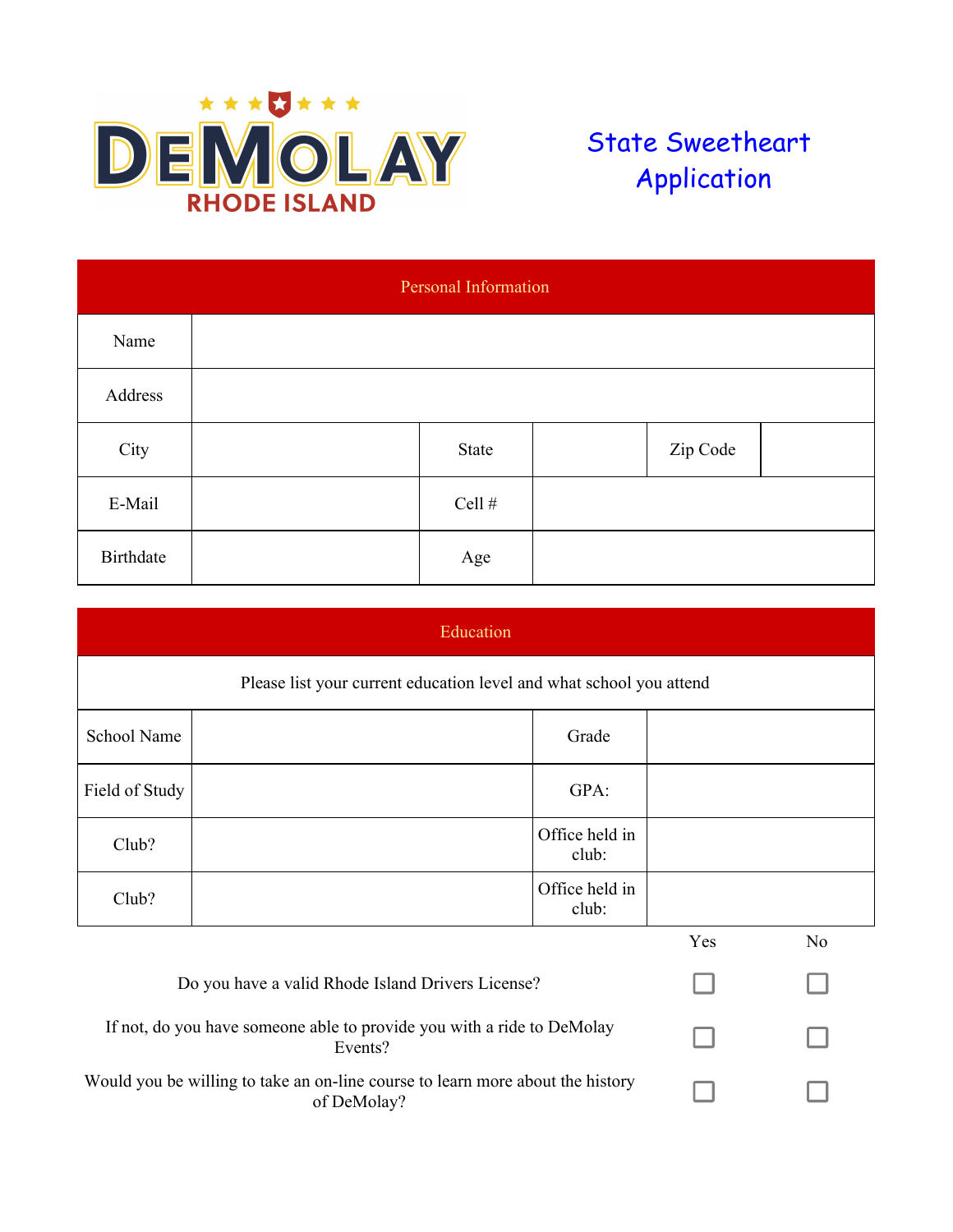| Rainbow Experience   |                           |  |                        |  |  |  |
|----------------------|---------------------------|--|------------------------|--|--|--|
| Assembly             |                           |  | <b>Initiation Date</b> |  |  |  |
| Sponsoring Body Name |                           |  |                        |  |  |  |
|                      | Assembly Offices Held:    |  |                        |  |  |  |
|                      | <b>Grand Offices Held</b> |  |                        |  |  |  |

\* Please list any other Honors or Awards you have earned

## Basic Expectations

 $\Box$  I will be available to attend all assigned events.

 $\Box$  I will be able to travel to various chapters' events and support Rhode Island DeMolay as a whole.

 $\Box$  I will perform all duties that are assigned to me by the Rhode Island State Council, including by the State Master Councilor, and realize that everyone is working towards the goal of bettering Rhode Island DeMolay. I also acknowledge that additional duties may appear as the year progresses that will require my attendance, time, and efforts.

 $\Box$  I will respond to all communication within an appropriate amount of time including, but not limited to phone calls, e-mails, text messages, and mail.

□ If I cannot attend an event or perform a commitment, I will give advanced notice to the Sweetheart Advisor, Mom Kristen Lawson

 $\Box$  I realize that I must properly balance school, work, family, and life commitments around DeMolay. I realize that in the event I cannot meet basic requirements, the Executive Officer reserves the right to remove me from office at any time.

|  | $\Box$ Final, you will need to complete a 50-70 word statement on why you are running and your Charity to be |  |  |  |
|--|--------------------------------------------------------------------------------------------------------------|--|--|--|
|  | read to the DeMolays during elections.                                                                       |  |  |  |

|  | Do you agree to the following expectations? |  |
|--|---------------------------------------------|--|
|--|---------------------------------------------|--|

Photo Release

Yes No

- 1